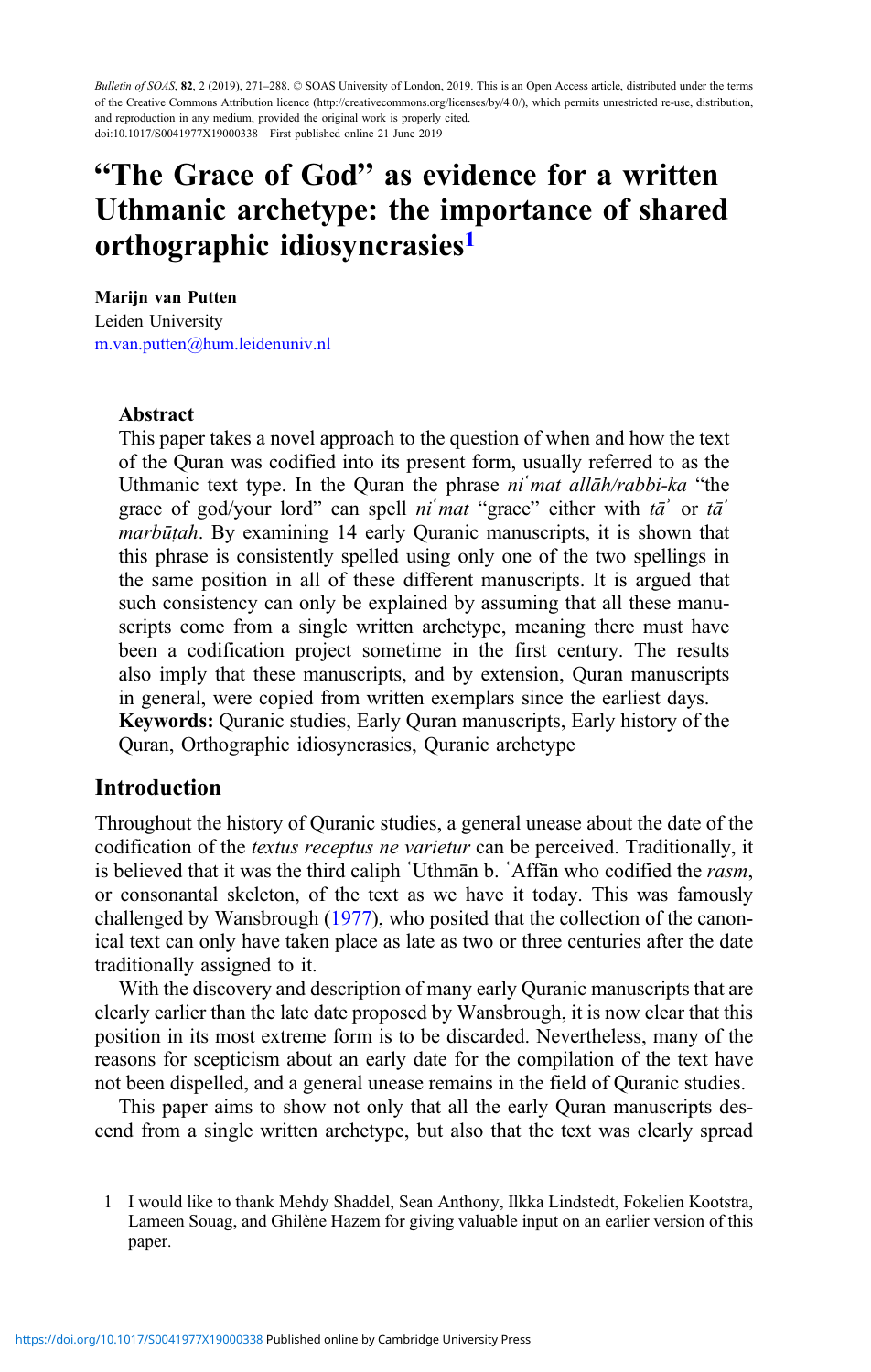through the copying of a written exemplar, and not by copying through dictation or transcriptions of an oral tradition. Considering the early date of some of the many Quranic manuscripts discussed here (many of which must date from the early Umayyad period), it seems highly unlikely that this written archetype was standardized much later than the time of ʿUthmān's reign, and therefore the data can be seen to corroborate very precisely the traditional Muslim account.

#### The Uthmanic text type

The pioneering work on the Sanaa palimpsest by Sadeghi and Bergmann [\(2010](#page-17-0)), and later Sadeghi and Goudarzi [\(2012](#page-17-0)), has significantly contributed to a better understanding of the textual history of the Quran. Their use of stemmatics to look at the lower text of the Sanaa palimpsest allowed them to demonstrate that its text must descend from a different text type from that which is generally considered to be the Uthmanic text type<sup>2</sup> and, moreover, to assert that some of the Quranic text attributed to "companion *mushafs*"<sup>3</sup> can be considered to constitute alternative text types. The Sanaa palimpsest, with its many striking variants (which often agree with the non-Uthmanic companion mushafs), should likewise be thought of as a separate text type.

Sadeghi defines the Uthmanic text type as agreeing with the text of the 1924 Cairo Edition of the Quran, a tradition that "reportedly began with the codices ʿUthmān disseminated as the ancestors of all the manuscripts in the textual tradition". These codices all agree on: 1. the order of the surahs; 2. the order of the verses within each surah; and 3. the content of these verses in terms of individual words (Sadeghi and Bergmann [2010](#page-17-0): 347).

The vast majority of known Quranic manuscripts (all but the Sanaa palimpsest, in fact) are of the Uthmanic text type, and only minor variations are present in this text type. Larger disagreements on how to read the consonantal skeleton of the Quran have developed in the reading traditions, but these have little consequence in the overall clear and consistent unity of the Uthmanic text type. The question of how ancient this uniform text type is, however, has led to

- 2 This view has recently been challenged by Hilali ([2017\)](#page-17-0), who claims that none of the variants that Sadeghi and Goudarzi [\(2012\)](#page-17-0) attribute to non-standard readings attributed to companions of the Prophet can in fact be found in the lower stratum of the text. As Hilali's new edition of the Sanaa palimpsest regrettably does not reproduce the photos to which she had access, we have only her word against that of Sadeghi and Goudarzi wherever she claims not to see traces of a variant that they identified. Despite this, at least one of the variants attributed to Ibn Muḥayṣin, namely mikayl مكيل in Q 2: 98, instead of the ميكيل of the Cairo edition, is also present according to Hilali. Sadeghi and Goudarzi [\(2012](#page-17-0): 116) reconstruct a final  $\perp$  that apparently cannot be seen in the palimpsest, whereas Hilali ([2017:](#page-17-0) 144 f.) takes a more conservative approach and simply reads مكيـ. However, claiming that it therefore gives no evidence for this variant (as she equally admits to the missing first  $\epsilon$  is an unwarranted level of radical doubt. As Sadeghi and Goudarzi say: "Ibn Muḥayṣin's reading is the only one compatible with the rasm".
- 3 Such as that of Ibn Masʿūd, which is usually held to have stayed in use in Kufa as an authoritative exemplar for recitation, even after the Uthmanic codex was taken to be the "official text" in the rest of the Muslim world (Nasser [2013](#page-17-0): 55 f.).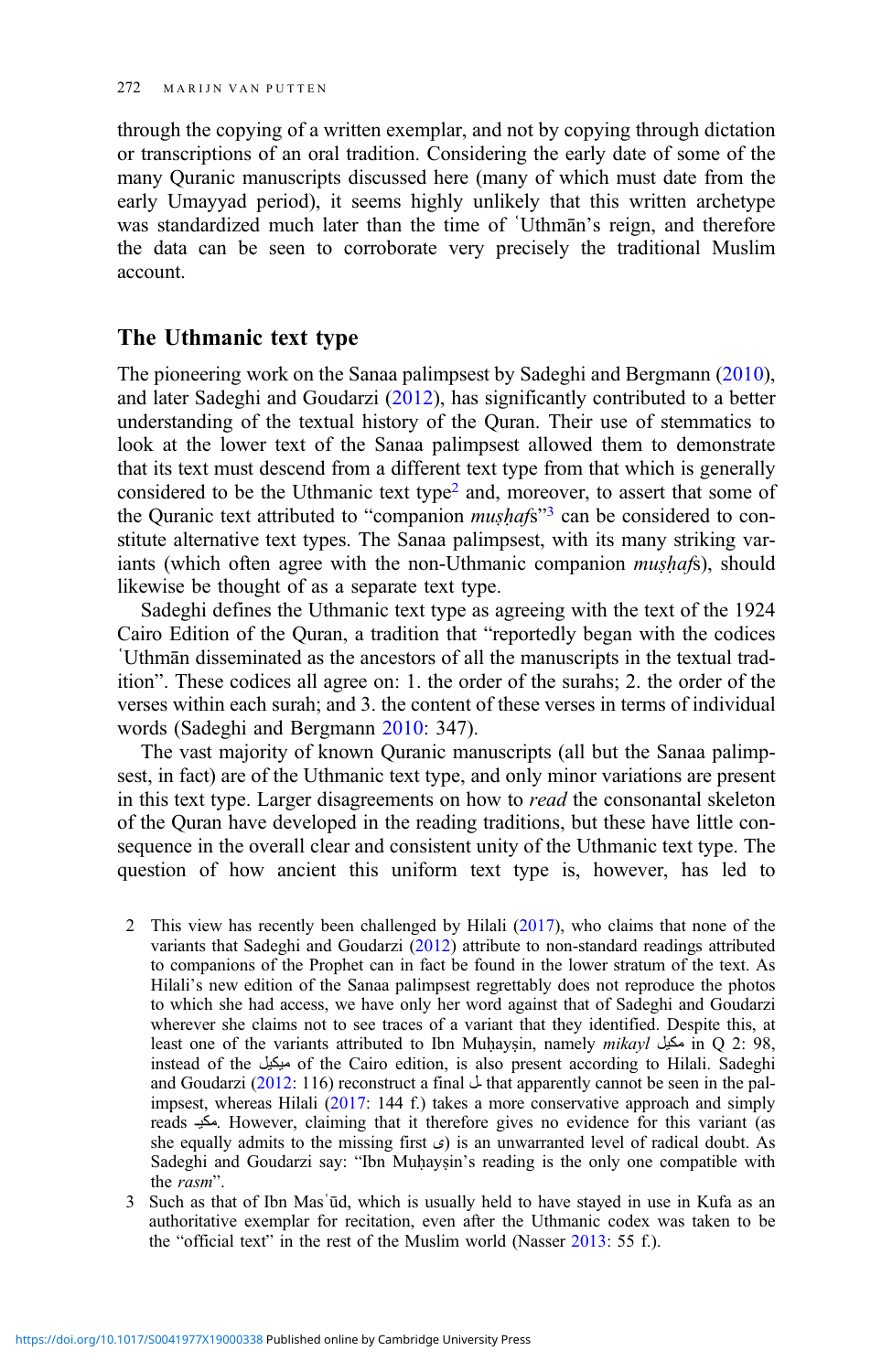contentious discussions among academics in recent decades, and a general unease as to when exactly the text was completed permeates much of the writing on this subject.

Donner ([2008:](#page-16-0) 31) suggested that one of the five most consequential questions currently presented to Quran scholars is whether or not there was an early textual archetype for the present Quran. Wansbrough ([1977\)](#page-17-0) famously argued that the Quran was not compiled until two or three hundred years after the Prophet's death, whereas Burton ([1977\)](#page-16-0) argued that it had been compiled by the Prophet himself rather than by ʿUthmān. Since then many authors have weighed in on these questions, but no clear consensus has emerged. Sinai ([2014a](#page-17-0): 276) speaks of an "emergent canon model", which prefers a closure of the received Quranic text at around 700 CE, rather than the traditional date of around 650 CE. He presents several counter-arguments that have been proposed, but in his defence of the traditional date, in the second part of the article (Sinai [2014b:](#page-17-0) especially 520 f.) he admits that it is difficult to tell whether some parts were not corrected or added until around 700 CE.

Neuwirth expresses a similar uncertainty, and suggests that the traditional scenario of the Uthmanic redaction is "... plausible though not possible to prove" (Neuwirth [2003:](#page-17-0) 11).

Motzki ([2001\)](#page-17-0) set out to prove the traditional narrative by tracing back the accounts of this collection through the isnad-cum-matn method, and expresses pessimism about the usefulness of manuscripts in helping to date the codification of the Quran, asserting that "the fragmentary character of most of the oldest Qurʾānic manuscripts does not allow us to conclude with certainty that the earliest Qurʾāns must have had the exact same form, size and content as the later ones. Thus manuscripts do not seem to be helpful (as yet) concerning our issue" (Motzki [2001:](#page-17-0) 2).

In recent years authors have advanced several strong arguments that speak in favour of an early redaction of the Uthmanic text type. The traditional literature on the *rasm* of the Uthmanic codex is right about many minute details. According to Sadeghi, it is highly unlikely that it is wrong about its main underlying assumption: the compilation of the Quran by ʿUthmān (Sadeghi and Bergmann [2010:](#page-17-0) 366 f.). This argument relies largely on the path-breaking article by Cook ([2004\)](#page-16-0), which shows that the variants in the rasm reported for the different regional codices of Kufa, Basra, Damascus and Medina by al-Dānī in his al-Muqni<sup>'</sup> fī Rasm Maṣāḥif al-'Amṣār form a stemma. Cook shows, for example, that the Damascene *muṣḥaf* has several unique readings, and shares several others with the Medinan Mushaf, but never shares variants with the Kufan or Basran. These patterns clearly indicate that the transmission and introduction of these variants point to only about seven different possible stemmata, and that they agree with the account of the transmission of the text. As medieval Muslim scholars had no concept of stemmatics, the very fact that such a pattern arises leads Cook to conclude that "we have to do with genuine transmission from an archetype" (2004: 104).

Since they are not based on actual manuscripts and Cook does not compare them to the manuscrpts, the reports al-Dānī produced could be about any group of interdependent manuscripts copied from each other, and may not necessarily have had anything to do with the actual *maṣāḥif al-*'amṣār, if these existed at all.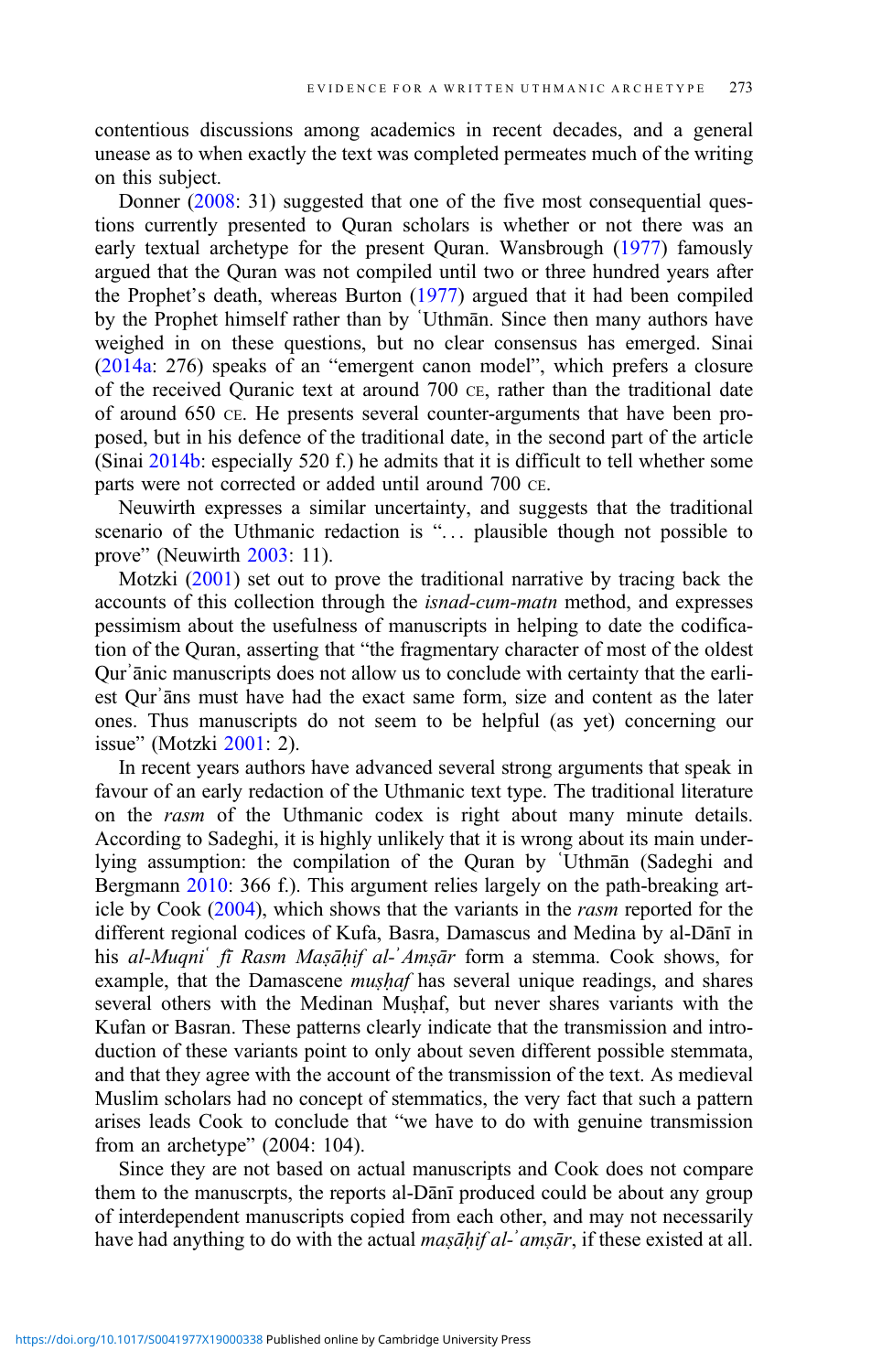However, that the archetype posited by Cook must have been very early is certainly clear from Dutton's work on the Codex Parisino-Petropolitanus and Or. 2165, both early Hijazi Quranic manuscripts which show all the variants of the Syrian *muṣḥaf*, but none attributed to the other *muṣḥaf*s, as reported by al-Dānī (Dutton [2001;](#page-16-0) [2004](#page-16-0)). Al-Dānī's report must, therefore, be based on a reality that can be confirmed in the manuscript tradition.

Cook's arguments, combined with their confirmation in the manuscript evidence, make a strong case for an extremely early codification and distribution of the Uthmanic text type. It is then consistent with the traditional account of the codification and distribution of the four regional codices. While I find Cook's arguments convincing, they seem to have gone to a large extent unnoticed, or have not been found to be fully convincing. I would therefore like to offer yet another argument that points to a written archetype of the Uthmanic text type which, moreover, shows that this text type was consistently copied from a written exemplar and not transmitted, as may be imagined, through dictation or oral transmission.

# Orthographic idiosyncrasies

As noted in the previous section, in terms of surah order, verse order and even the specific wording, all Quranic manuscripts, with one exception, belong to the same Uthmanic text type. What remains unclear, however, is how this text type was transmitted and when it was established in its fixed form. A definitive answer to this question cannot be found by examining the Muslim tradition, but should rather be based on a study of the text of the early Quranic manuscripts. Careful examination of these manuscripts shows that even the specific rasm with all its orthographic idiosyncrasies points to a single written archetype, which was copied from one *muṣḥaf* to the other through copying from a written exemplar.

Even a cursory examination of the Cairo edition of the Quran reveals many spellings which do not conform to Classical Arabic orthography. These spellings in the Cairo edition could simply be reproducing fossilized orthographic idiosyncrasies that originate in pre-classical orthographic practices. But some such non-standard, pre-classical spellings are in seemingly free variation. These include pairs such as *raḥmat aḷḷāh* (spelled both as رحمت الله and رحمت (رحمه (رحمه  $n$ iʿmat allāh (أجزوا سييه، جزا سييه), jazāʾu sayyiʾatin (جزوا سييه), and al-malaʾu (الملوا، الملا). Such orthographic idiosyncrasies occur rather frequently in the Quran. When we find such variations in spelling, we must conclude that they carry no linguistic value, as they express the exact same phrase with the same meaning. Such spelling variations then appear to have been attributable to the discretion of the scribe.

But there is much more to these orthographic idiosyncrasies than merely reflecting the whims of a scribe. Such orthographic idiosyncrasies allow us to show that the Quranic manuscripts go back to a single written archetype from which all of these documents were copied. If two manuscripts do not descend from copies of a single archetype, we would not expect the same spelling to occur in the exact same location time and time again. However, this is exactly what we find: highly idiosyncratic spellings occur again and again in the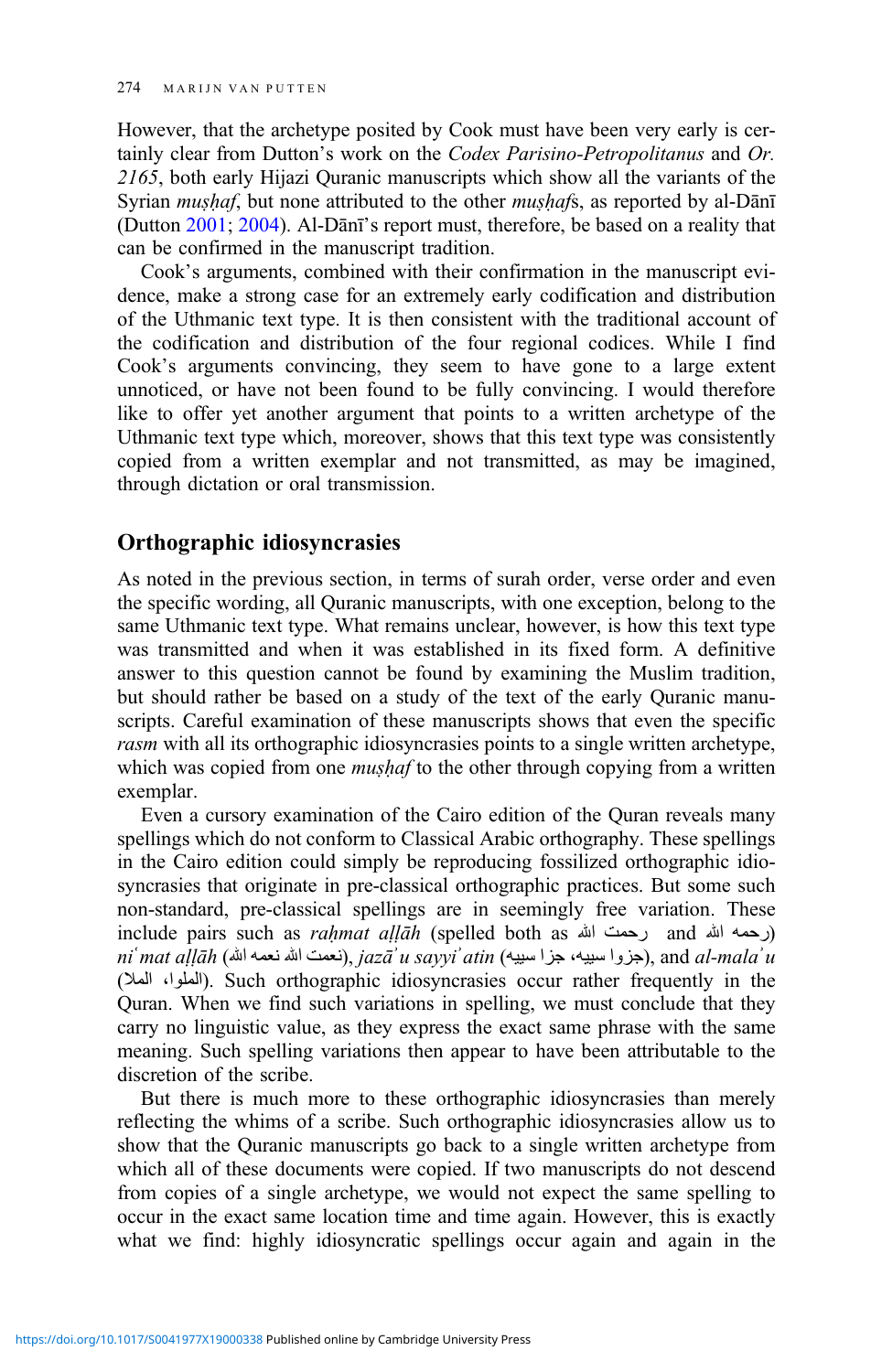same spelling in the exact same location across all early Quranic manuscripts. Such variation can only be the result of precise written transmission.

# An example: Niʿmat Allāh

A good place to show that the orthographic idiosyncrasies point to a single written archetype is through the feminine nouns in the construct state. While in Quranic orthography, feminine nouns in construct are usually written with a final  $\triangle$ , as is the case in Classical Arabic orthography, a rather large proportion (about 22 per cent) of the feminine constructs are written with ـت instead. For some common phrases, the distribution between these two forms is almost equal, and for some lexical items  $\stackrel{\sim}{\rightharpoonup}$  is the only attested spelling. The items where the two forms are equally predominant are a particularly good place to show that orthographic idiosyncrasies are consistently reproduced. Table 1 gives an overview of the feminine nouns in construct that have alternation between ـه and ـت spellings, or have only a ـت spelling.

I will focus here on the lexical item that is most common and, moreover, has an almost completely equal distribution of the two spellings, namely niʿmah نعمه "grace". This word occurs in construct either with *allah* or *rabbi-ka/-kum/-ī* "your/my lord". The noun with which *ni mah* is in construct is irrelevant for the choice of the two spellings, and it occurs spelled in both ways in front of either noun in the Cairo edition.

### The manuscripts

The spelling of *ni* mah in construct in its 23 occurrences in the Quran has been examined across 14 Quranic manuscripts. In Table 1, abbreviations for these manuscripts have been used. The following overview gives some information about these manuscripts; this information has been taken from the Corpus Coranicum website ([www.corpuscoranicum.de](http://www.corpuscoranicum.de)) unless specifically indicated otherwise.

|              | $\overline{A}$ | ٹ              |
|--------------|----------------|----------------|
| نعمه         | 12             | 11             |
| رحمه         | 6              | 7              |
| لعنه         |                | $\mathfrak{D}$ |
| سنه          | 8              |                |
| كلمه         | 8              |                |
| جنه          |                |                |
| شجره         | $\mathfrak{D}$ |                |
| قره          | $\mathfrak{D}$ |                |
| امر(ا)ت      |                |                |
| غيبت الجب    |                |                |
| معصيت الرسول |                |                |
| بقيت الله    |                |                |
| فطرت الله    |                |                |
| ابنت عمرن    |                |                |

Table 1. Feminine construct phrases with ت in the Quran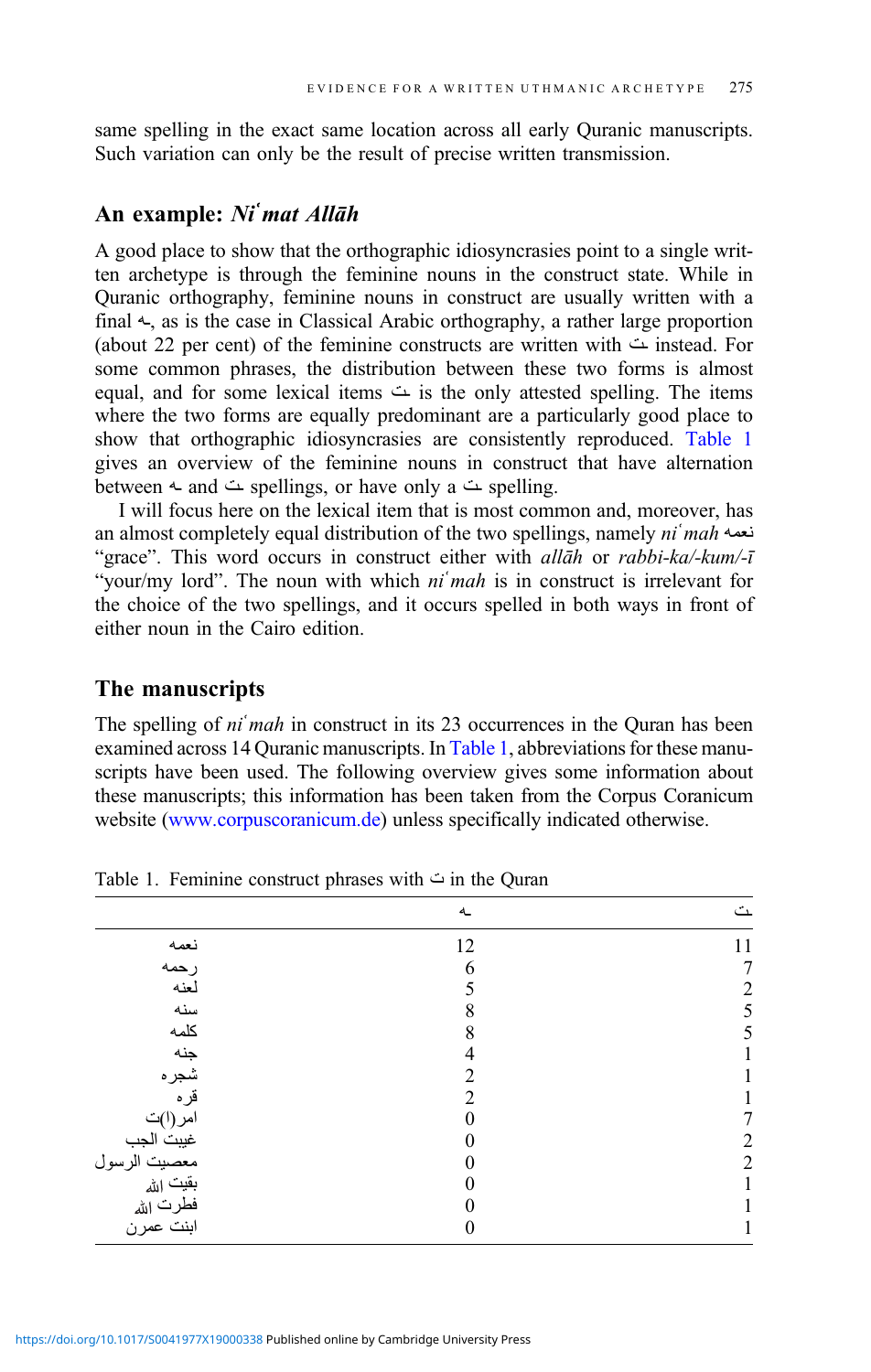### $SU = \text{Coder San } a$ ' I, upper text = Sanaa, Dār al-Makhṭūṭāt, DAM 01-27.01 + Ḥamdūn [2004](#page-17-0) + auctioned folios Christie's 2008; Bonhams 2000; Sotheby's 1992 and Sotheby's 1993<sup>4</sup>

80 folios; 578–669 CE 2σ (95.4%)/606–649, σ2 (95.4%) (Coranica); Hijazi I.5

The upper text of the Sanaa palimpsest must of course post-date the lower text, but can still be considered an early Quranic manuscript from the first or early second century on the basis of its orthography.

# $BL = British$  Library, Or.  $2165 + BnF$  Arabe  $328e + D\bar{a}r$  al- $\bar{A}$ th $\bar{a}r$ al-'Islāmiyyah, Kuwait 1 LNS 19 CA<sup>ab</sup> (bifolio),

128 folios; second half of the first century (Dutton [2004](#page-16-0): 66); Hijazi II (Déroche  $1983: 62. n^{\circ}$  $1983: 62. n^{\circ}$  7).

#### A3 = Arabe 331 + Ms. Leiden Or. 14.545b + Ms. Leiden Or. 14.545c

58 folios; first century, <sup>14</sup>C: 652–763, σ2 (95.4%); Kufi B Ia (Déroche [1983](#page-16-0): 67,  $n^{o}$  14).

#### CA1 = Codex Amrensis 1

75 folios; c. first half second/eighth century(?) (Cellard [2017:](#page-16-0) 15); late Hijazi (Cellard [2017:](#page-16-0) 7)/Hijazi I (Déroche [1983:](#page-16-0) 59, n<sup>o</sup> 1).

Edited and published by Cellard ([2017\)](#page-16-0).

#### Q = Ms. Qāf 47 + Ms. Or. Fol. 4313

36 folios; first century,  $^{14}$ C: 606–652, σ2 (95.4%); Hijazi.

#### S = Berlin, Staatsbibliothek: Samarkand Kodex (Faksimiledruck)

353 folios; dated to about 700–850. Kufi D I.<sup>6</sup>

I have based my readings on the facsimile reproduction available on the Corpus Coranicum website.

#### W = Berlin, Staatsbibliothek: Wetzstein II 1913 (Ahlwardt 305) + BnF Arabe 6087

210 folios + 6 ff.; Second half first century/early second century,  $^{14}$ C: 662–765, σ2 (95.4%); Kufi B Ia (Déroche [1983](#page-16-0): 67, n<sup>o</sup> 160).

- 4 For details on the folios of the Sanaa Quran auctioned off at Christie's, Bonhams and Sotheby's, see Sadeghi and Bergmann ([2010:](#page-17-0) 354).
- 5 For a discussion on the classification of the early Quranic styles see Déroche ([1983;](#page-16-0) [1992\)](#page-16-0). This document is classified as Hijazi IV or Kufi B in Corpus Coranicum. However, Hijazi I seems more apt. One of the main factors Déroche uses to distinguish the styles is the shape of the  $h\bar{a}'$ . This document has a very distinctive heart-shaped  $h\bar{a}'$ which it shares neither with Hijazi IV nor with Kufi B. The only style I am aware of with a similar shape of the  $h\bar{a}'$  is the Hijazi style of Hand E of the Codex Parisino-Petropolitanus (Déroche [2009:](#page-16-0) 41, 193 f.).
- 6 Kufi C I is the category reported on Corpus Coranicum but, Kufi D I is clearly much more in line with what we find, as for example is visible in the curved, rather than straight  $\frac{\dot{q}}{\dot{q}}$  /h $\frac{\dot{q}}{\dot{q}}$  and the strict *u*-shape of the final *q* $\frac{\dot{q}}{\dot{q}}$ .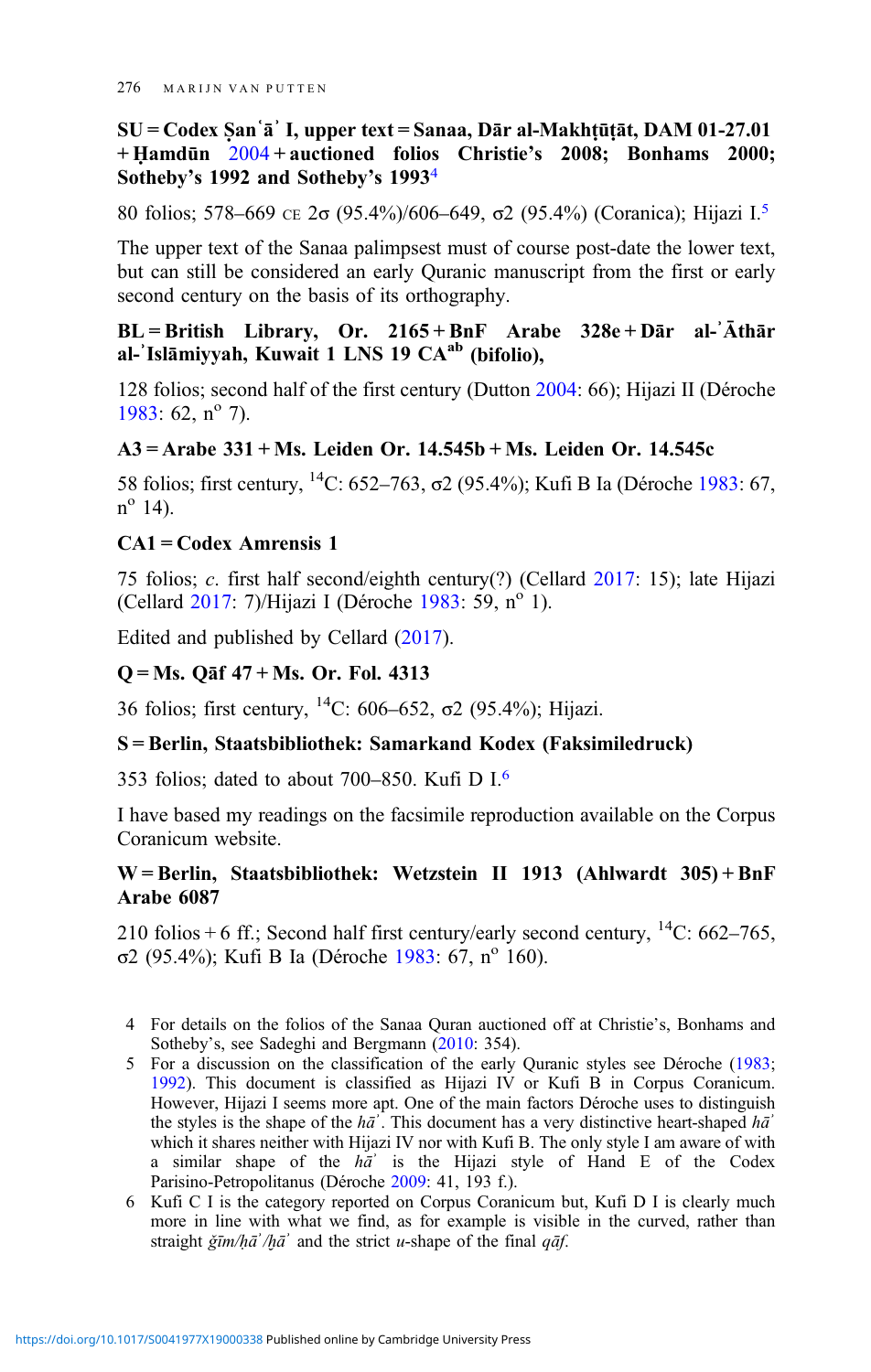The text contains insertions and corrections by later hands, but none of them are corrections of the feminine ending. The six folios of Arabe 6087 have been identified by Corpus Coranicum as belonging to this manuscript.

### Zid = Gotthelf-Bergsträßer-Archiv: Meknes, Privatbibliothek des Scherifen ʿAbdarraḥmān b. Zīdān: kufischer Korankodex

380 folios; c. eighth/ninth century; Kufi B II.7

Rather damaged, and frequently difficult to read due to the low quality of the pictures.

## K = Kairo, al-Maktaba al-Markaziyya li-l-Makhṭūṭāt al-ʾIslāmiyya: Großer Korankodex

1087 folios; not before 700; Kufi B I b or B II.

### CP = Codex Parisino-Petropolitanus

98 folios; c. third quarter of the first/seventh century (Déroche [2009](#page-16-0): 177); a fairly large Quranic manuscript, edited and published by Déroche [\(2009](#page-16-0)); Hijazi I (Déroche [1983:](#page-16-0) 59 f., nº 2/3).

#### B = Mingana Islamic Arabic 1572b

7 folios; before 750?; Kufi B Ia.

The folios of the St. Petersburg collection Marcel 17 belong to this document as well. I have been unable to consult these.

#### SM = Istanbul, Saray Medina 1a

308 folios; late first/early second century; mixed.

#### T = Tübingen, Universitätsbibliothek, Ma VI 165

77 folios;  $^{14}$ C: 649–675, σ2 (95.4%); Kufi B Ia.

## M = Cambridge, Cambridge University Library, Mingana-Lewis Palimpsest (small Quranic leaves)

32 folios; later seventh/early eighth century; Hijazi.

This palimpsest, overwritten by Christian Arabic writing, was published at the beginning of the previous century by Alphonse Mingana and Agnes Smith Lewis (1914), and has recently been uploaded to the digital repository of the Cambridge University Library, wonderfully digitally retouched by Alba Fedeli.8

# The results

[Table 2](#page-7-0) shows the spellings of *ni* mat as attested in the manuscripts examined. The sigla of the Quran manuscripts are given on the horizontal axis, where C stands for the Cairo edition, and vertically are the 15 locations of the spelling of ni'mat.  $\triangle$  and  $\triangle$  denote the spellings is independently.

<sup>7</sup> Kufi C 1 is reported on Corpus Coranicarum. But the manuscript is evidently a Kufi B II manuscript.

<sup>8</sup> <https://cudl.lib.cam.ac.uk/view/MS-OR-01287-SMALL/1>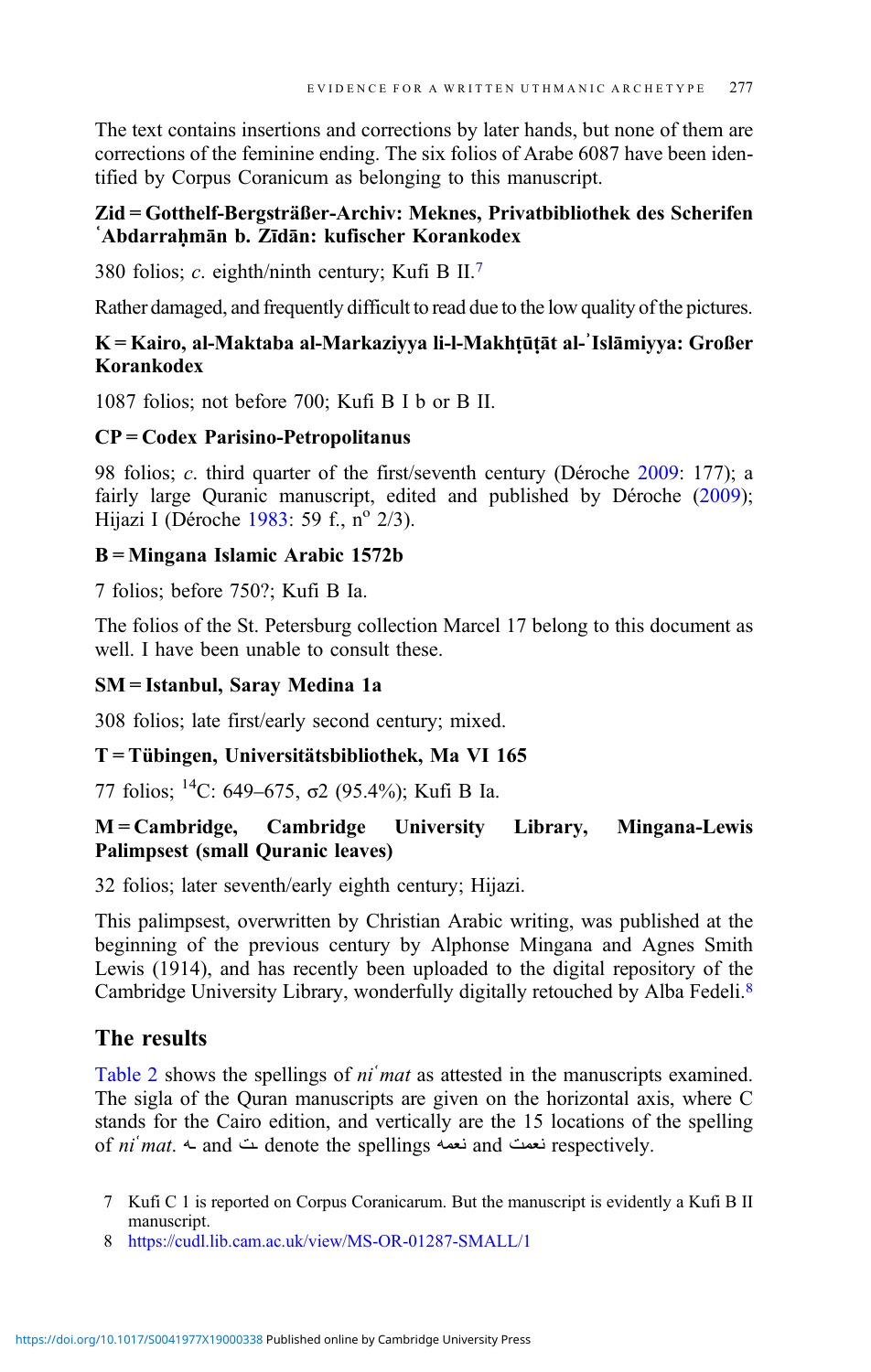|          | $\mathcal{C}$  | Q      | BL          | CP | A3 | CA1 | M | $\mathbf T$ | ${\rm SU}$  | ${\rm SM}$ | ${\bf S}$   | W           | $\rm K$                | $\, {\bf B}$ | Zid            |
|----------|----------------|--------|-------------|----|----|-----|---|-------------|-------------|------------|-------------|-------------|------------------------|--------------|----------------|
| Q 2:211  | $\sim$         |        |             |    | 4  |     |   |             |             |            |             | ላ.          | $\sim$                 |              | ላ_             |
| Q 2:231  | ت              |        |             |    | ت  |     |   |             |             |            | ے           | ت           | $[\mathord{\uparrow}]$ |              | ے              |
| Q 3:103  | $\Delta$       | ث      |             | ے  |    |     |   |             |             |            |             | ے           | ے                      |              | ث              |
| Q 5:7    | ፈ              | $\sim$ |             | ላ  |    |     |   |             | $\sim$      |            |             | ↵           | $\sim$                 | $\sim$       | 4.             |
| $Q$ 5:11 | $\triangle$    | ث      | $\triangle$ | ٹ  |    |     |   |             |             |            |             | ے           | $\Delta$               | $\Delta$     | ٹ              |
| Q 5:20   | $\sim$         | $\sim$ | ፈ           | ላ. |    |     |   |             |             |            |             | $\sim$      | $\sim$                 | $\sim$       | ፈ              |
| Q 14:6   | $\sim$         |        | ፈ           | ላ  |    |     |   |             |             |            |             | ፈ           | ↵                      |              | ↵              |
| Q 14:28  | ت              |        | $\Delta$    | ے  | ے  | ٽ   |   |             |             | ے          |             | ے           | ث                      |              | ے              |
| Q 14:34  | ت              |        | ے           | ے  | ے  | ے   |   |             | ٽ           | ے          |             | ے           | $\Delta$               |              | ے              |
| Q 16:18  | $\sim$         |        | 4_          |    | ፈ  |     |   |             |             | ↵          | ፈ           | $\sim$      | $\sim$                 |              | ٩.             |
| Q 16:71  | $\sim$         |        | ↵           |    |    |     |   |             |             | ↵          | ↵           | ↵           | 4.                     |              | 4.             |
| Q 16:72  | ت              |        | ت           |    |    |     |   |             |             | ے          | $\Delta$    | $\Delta$    | ث                      |              | $\circ$        |
| Q 16:83  | $\Delta$       |        | ت           |    |    |     | ٽ |             | ے           | ت          | $\triangle$ | ے           | ت                      |              | ت              |
| Q 16:114 | ت              |        | ے           |    | ت  |     | ے |             | $\triangle$ |            | ے           | ے           | $\Delta$               |              | $\circ$        |
| Q 29:67  | ፈ              |        | $\sim$      |    |    |     |   | ↵           |             | A.         |             |             | $\sim$                 |              | ↵              |
| Q 31:31  | ت              |        | ت           |    |    |     |   | ت           | ے           | ے          |             | $\triangle$ |                        |              | ے              |
| Q 33:9   | $\sim$         |        | $\sim$      |    |    |     |   | $\sim$      | $\sim$      | ፈ          |             | $\sim$      | A_                     |              | ፈ              |
| Q 35:3   | ث              |        | ت           |    |    |     |   | ے           | ے           | ث          |             | ے           | ث                      |              | $[\Delta]$     |
| Q 37:57  | $\sim$         |        | $\Delta$    |    |    |     |   |             |             | ے          | ے           | $\sim$      | $\Delta$               |              |                |
| Q 43:13  | $\overline{A}$ |        | 4           |    |    |     |   |             |             | ፈ          |             | A_          | $\sim$                 |              | $\overline{A}$ |
| Q 52:29  | $\triangle$    |        |             |    | ے  | ٽ   |   |             |             |            |             | ث           | ے                      |              | ث              |
| Q 68:2   | $\sim$         |        |             |    |    |     |   |             |             |            |             | ላ_          |                        |              | ፈ              |
| Q 93:11  | 4.             |        |             |    |    |     |   |             |             |            |             |             |                        |              |                |

<span id="page-7-0"></span>Table 2. The distribution of the two spellings of  $Ni'$  mat allah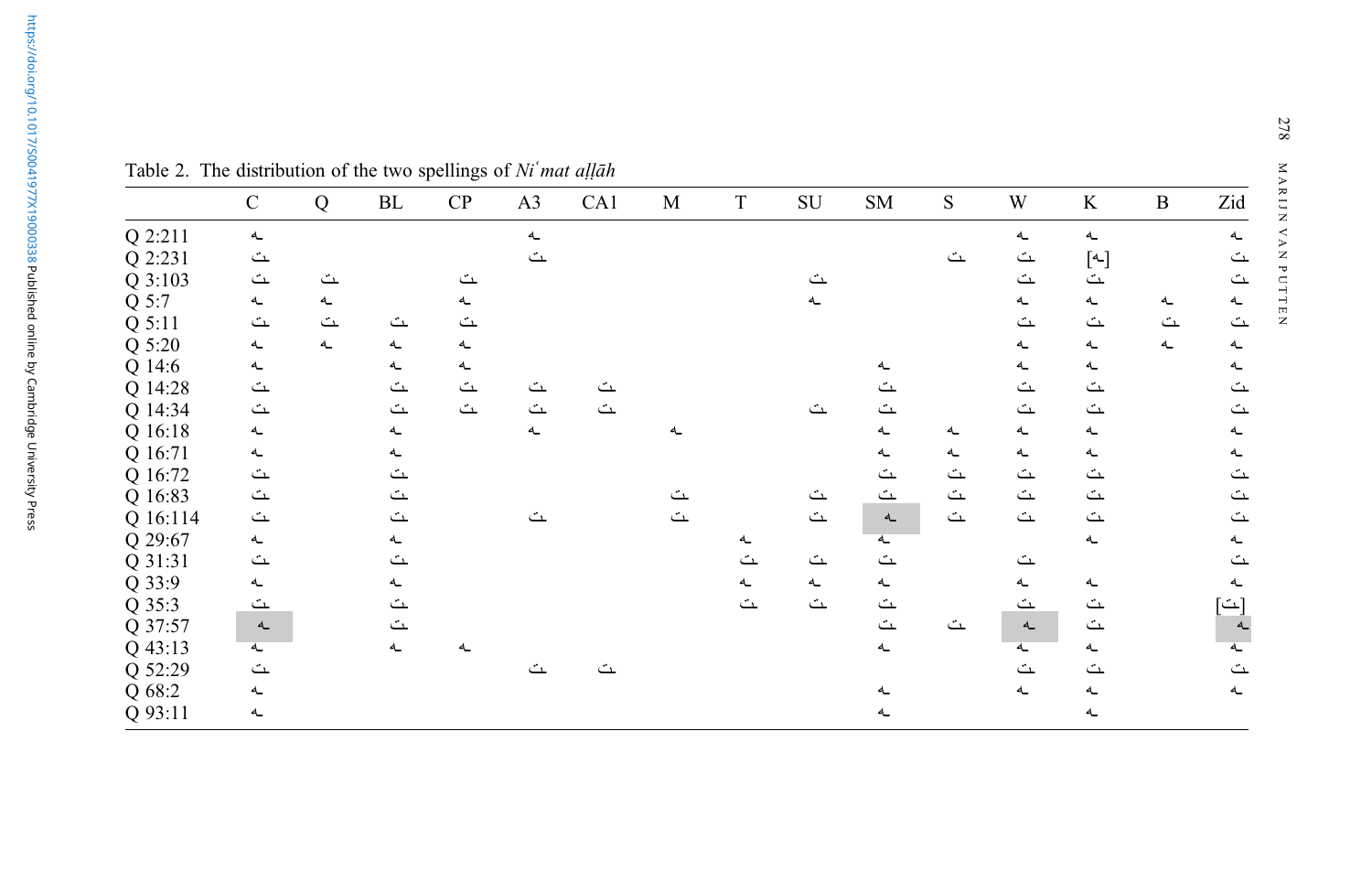As can be seen in [Table 2](#page-7-0), there is an extremely strong correlation between the position of the idiosyncratic spellings in the Cairo edition and earlier Quranic manuscripts. With only two locations, Q 16:144 and Q 37:57, showing any disagreement at all. This great consistency cannot be attributable to chance.

For Q 16:114, only one manuscript disagrees with the general pattern, while the other seven manuscripts examined that have this form attested all employ the spelling found in the Cairo edition.

As for Q 37:57, two manuscripts have the same pattern as the Cairo edition, but the four others all have the spelling نعمت. It seems that here the Cairo edition is innovative along with W and Zid.9

There is a further problem: K has a spelling for Q 2:231 that disagrees with the rest of the manuscripts. But this page is clearly written by a much later hand than other pages of this Codex, so this should not concern us. Zid has the same issue of a much later hand at Q 35:3, but in this case its spelling does agree with the other manuscripts.

#### Implications

There is only one possible explanation for the strong agreement across the many different Quran manuscripts with the two possible spellings of *ni'mat*: there must have been a single written archetype from which all Quranic manuscripts of the Uthmanic text type are descended. Considering the early likely date of many of these manuscripts (second half of the seventh century), it is unlikely that the archetype of the "Uthmanic" text type postdates the canonical date assigned to it in the tradition – during ʿUthmān's reign (24–34 AH). Even an attribution of the Uthmanic text type to the so-called "second *maṣāḥif* project"<sup>10</sup> during the governorship of al-Ḥajjāj (75–95 AH) is difficult to accept. None of the narratives suggest such a radical change during this project, and several of the manuscripts examined here have upper date ranges in their carbon dating that precede al-Ḥajjāj's governorship by several decades.<sup>11</sup> While it is of course impossible to prove that the standardization did not take place before ʿUthmān's reign on the basis of this data, the data is absolutely consistent with the traditional account.

A second implication of these results is that, from the very beginning of the text's standardization, every single manuscript that belongs to the Uthmanic text type must have been copied from a written exemplar. It is exactly these kinds of orthographic idiosyncrasies that would be impossible to reproduce through a process of writing down from dictation. And this general pattern of copying based on written exemplars from one manuscript to the next must have

<sup>9</sup> Two other manuscripts available on Corpus Coranicum also have the spelling with  $\leftarrow$ , namely Rampur Raza Library, No. 1 and Peterman I 38. Both of these are clearly considerably later than the manuscripts considered here, and it therefore seems that the spelling with  $\sim$  in Q 37:57 is an innovation typical to later manuscripts (and as such, shared with the Cairo edition). It should be noted that this is certainly not a regional variant. W is a Syrian *muṣḥaf*, while Zid is probably a Kufan *muṣḥaf*, judging from the variants listed by Cook ([2004\)](#page-16-0).

<sup>10</sup> Hamdan [2010](#page-16-0).

<sup>11</sup> Namely, Ma VI 165 (53 AH) and Qāf 47 (30 AH).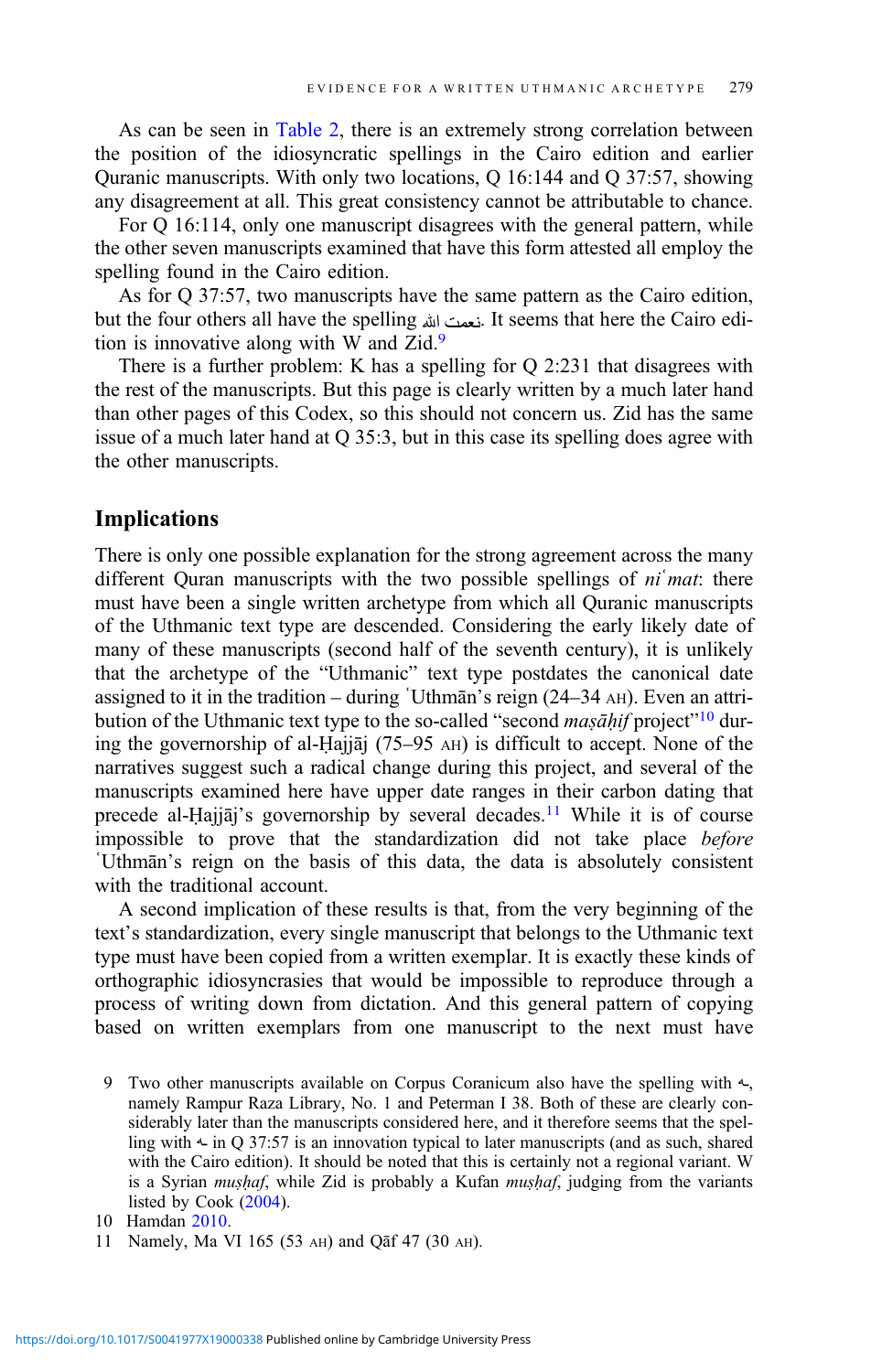continued for centuries. While in this paper I have focused on the earliest possible Quranic manuscripts, these patterns clearly continue in later times, only markedly deviating from it, and using classicized spellings, in the Ottoman period. The Cairo edition is an intentional and quite successful return to form of the original rasm.

#### Other orthographic idiosyncrasies

We have examined the idiosyncratic distribution of the spelling of in its idiosyncratic distribution of the spelling of and have shown that this distribution is strongly correlated across many different Quranic manuscripts. This example gives more than enough evidence that there is an original written copy from which all other Quranic manuscripts stem, and that all Quranic manuscripts of the Uthmanic text type have been committed to writing not from memory, or copying from dictation, but copied from a previous written copy.

نعمه/نعمت is not the only phrase whose spelling correlates strongly across many different Quranic manuscripts. All other phrases with the construct feminine that have either spelling likewise correlate consistently, e.g. (حمد الله ) .etc لعنه/لعنت الله

There are other types of orthographic idiosyncrasies such as the spelling of  $jaz\vec{a}$ 'u in construct, which is normally spelled جزاوت, but appears spelled as time and time again in five specific places: Q 5:29, 33, Q 42:40, Q 20:76 and Q 39:34.12 This specific distribution is likewise impossible to understand without the assumption of the copying of the Qurans from written exemplars.

Another point of orthographic variation is  $al$ -mala'u, spelled as الملا twelve times, but in four places in the Cairo edition is spelled الملوا) Q 23:24, Q 27:29, Q 27:32, Q 27:38). Every single early Quranic manuscript that I have examined is in agreement that those are to be spelled as such, while the remaining are spelled in the regular way الملا.

It is important to note, however, that not all orthographic idiosyncrasies as encountered in the Cairo edition can be traced back to these early manuscripts, e.g. Q 40:50 duʿāʾu l-kāfirīna الكفرين دعوا is spelled identically to Q 13:14 دعا in all the early Quranic manuscripts that I have examined. The spelling with الكفرين wāw-'alif thus seems to be a later innovation.

Moreover, not all orthographic idiosyncrasies of the Uthmanic text type have been accurately transmitted up until the Cairo edition. For example, ابرهيم/ابرهم for ʾibrāhīm is only spelled as ابرهم in Q 2 in the Cairo edition, while this spelling is much more haphazard but internally highly correlated in all early Quranic manuscripts.<sup>13</sup>

- 12 In these first three places, the Cairo edition spells the word جزوا, and while this spelling is undoubtedly related, I have found no evidence for such a spelling in early Quranic manuscripts. Q 59:17 in the Cairo edition is also spelled جزوا, but I have found no evidence for such spellings in early manuscripts, and this therefore seems to be a later innovation.
- 13 This spelling is also strongly correlated to the reading of the Syrian transmitter Hišām ʿan Ibn ʿĀmir, who reads ʾibrāhām wherever it is spelled ابرهم in early manuscripts. Van Putten ([forthcoming](#page-17-0)) discusses this in detail, and shows that Hišām's reading is based on the rasm, rather than the rasm being changed to suit Hišām's reading.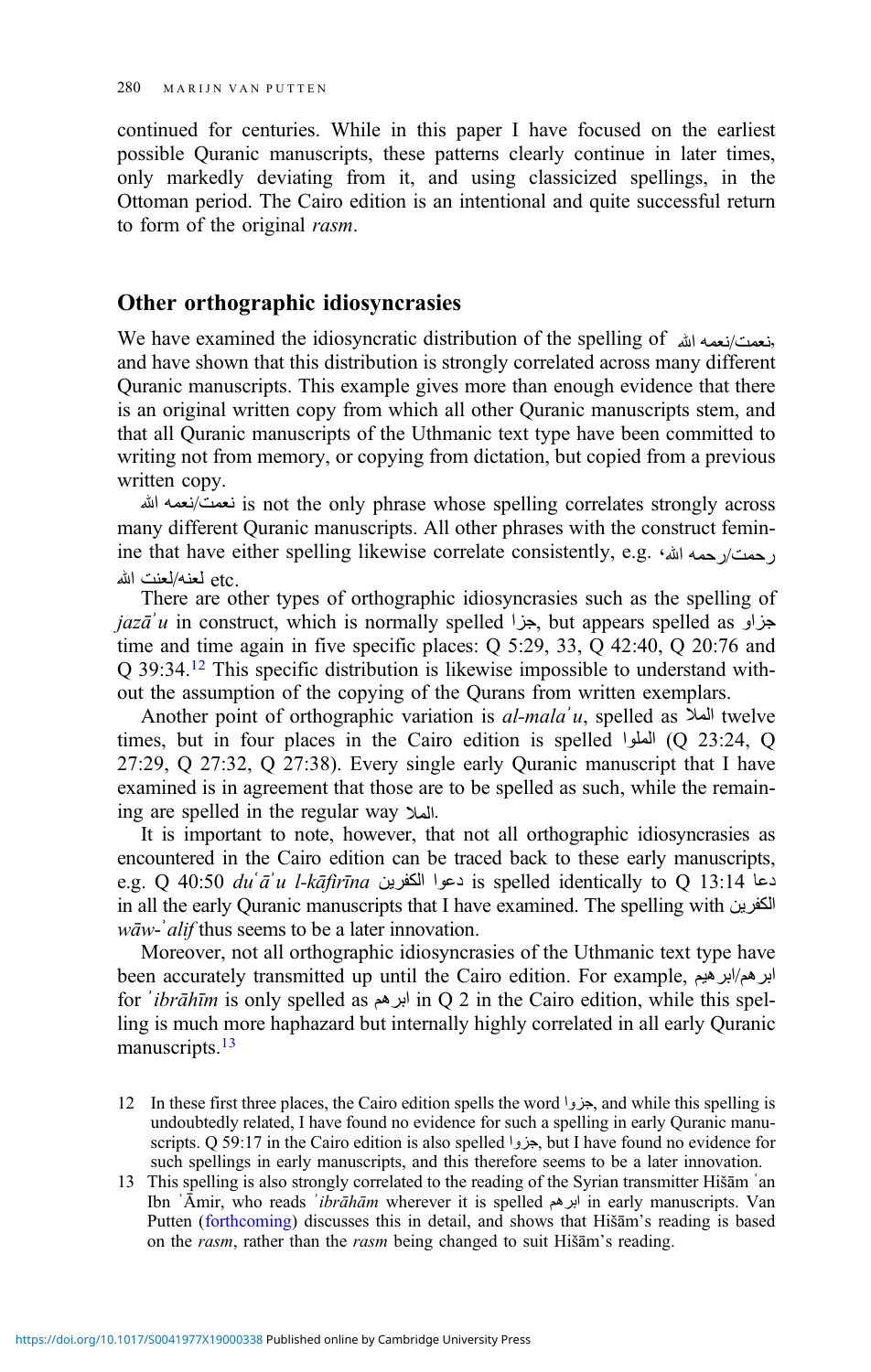The identification of such orthographic idiosyncrasies that are shared across these early Quranic manuscripts is an indispensable step in the study of the Quranic text, and essential for the creation of a critical edition of the Quranic rasm, and the reconstruction of the Uthmanic archetype. The identification of such idiosyncrasies and, perhaps, finding places where later manuscripts clearly deviate from earlier norms will allow us to reconstruct the trends and developments in the orthography of later Quranic manuscripts, and may even allow us to corroborate and/or further specify the stemmata of the early Quranic manuscripts identified by Cook [\(2004](#page-16-0)) in order to gain a better understanding of the spread and development of the Quranic text.

#### The issue of *scriptio plena* of word-internal  $\bar{a}$

A final problem that comes into focus because of the examination of the highly consistent reproduction of orthographic idiosyncrasies in early Quranic manuscripts is the issue of the scriptio plena and scriptio defectiva of word-internal  $\bar{a}$ . As we have seen in this article, not only does the Uthmanic text type retain its word-order, verse order and surah order perfectly, it also consistently retains highly idiosyncratic spelling variations that must have existed in the Uthmanic archetype. Due to the strikingly consistent transmission of these idiosyncratic features, it is all the more surprising that when it comes to the plene or defective spelling of  $\bar{a}$ , there appears to be a fairly free variation of the two possibilities across Quranic manuscripts in certain environments.

This free variation captured the attention of Déroche ([2009;](#page-16-0) [2014](#page-16-0): 25 f.), who examined the internal spelling variations of several lexical items in the Codex Parisino-Petropolitanus and several other early Quranic manuscripts. He concludes that the inconsistent treatment across scribes suggests that the scribes of the Codex Parisino-Petropolitanus were upgrading the orthography towards a scriptio plena in comparison to the exemplar they were working from. It is unclear whether the exemplar from which the Codex Parisino-Petropolitanus was copied employed scriptio plena irregularly, and was subsequently accurately reproduced by the scribes, or whether the scribes were indeed upgrading the rasm, as Déroche suggests, towards having more scriptio plena. It should be noted that at least some degree of scriptio plena must have been part of the Uthmanic archetype.

For example, there is universal agreement that all stems with the shape  $CaC<sup>14</sup>$ are spelled plene.15 No other stem shape displays such consistent spelling of the word-internal ā. This distribution is convincingly explained by Diem ([1976](#page-16-0): 258 f.; [1979:](#page-16-0) 251 f.). He points out that in the Nabataean Aramaic script<sup>16</sup> – the predecessor of the Arabic script – there was no way of writing  $\bar{a}$  word-internally. He therefore argues that the plene spelling of  $\bar{a}$  is an innovation of the Hijazi (= Quranic) orthography. He suggests that this has happened due to the loss of the word-internal hamzah followed by compensatory lengthening. As a result,

- 14 C denotes any consonant, C̄ denotes a long consonant.
- 15 With the well-known exception, of course, of the verb qāla, which is generally spelled defectively (Déroche [2014](#page-16-0): 47).
- 16 And in fact any type of Aramaic script.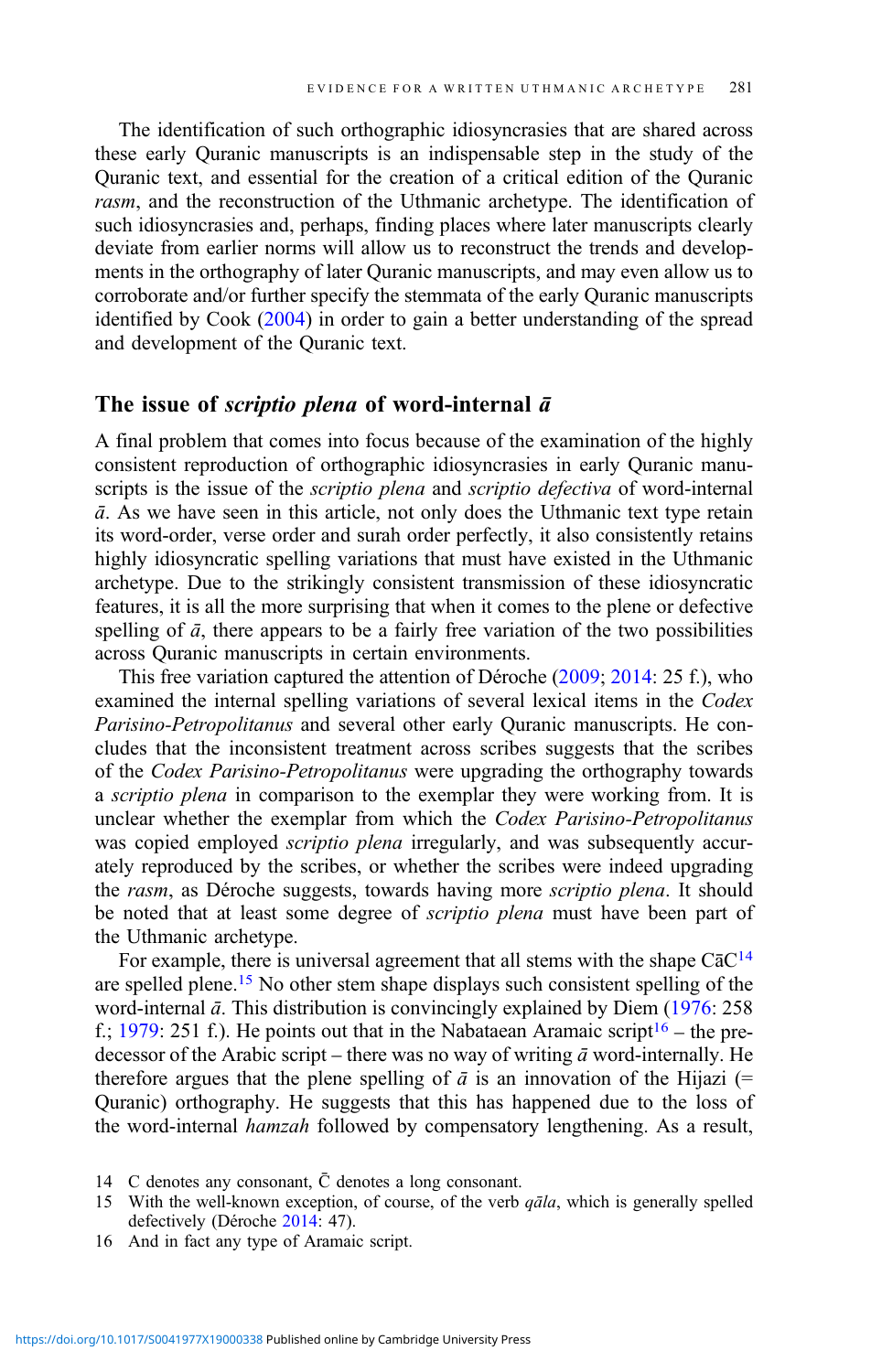nouns with the original shape CaʾC would shift to CāC, and would thus end up having a similar shape to nouns that already had the historical shape CāC. As such, there were nouns with the shape CāC, some of which had a spelling with *'alif* while others lacked it. The spelling with *'alif* was subsequently generalized to all nouns of this shape, regardless of whether they originally contained a hamzah or not. This can be represented schematically as follows:

| Stage 1.        | Stage 2.    | Stage 3.              |
|-----------------|-------------|-----------------------|
|                 | Loss of     | Generalization        |
|                 | hamzah      | of $\bar{a}$ spelling |
| $*_{ra}$ 's >   | $r\bar{a}s$ | rās                   |
| راس             | ر اس        | راس                   |
| $*_{n\bar{a}r}$ | $n\bar{a}r$ | nār                   |
| نر              | نر          | نار                   |

In stage 3, the spelling of  $n\bar{a}r$  with an  $\partial$  alif should essentially be considered pseudo-historical. As there was no way to distinguish historical CaʾC words from CāC nouns, simply every word with this shape was written with an ʾalif.

Only after the generalization was complete (with the exception of the verb  $q\bar{a}la$ ) did this new orthographic device of writing word-internal  $\bar{a}$  spread to forms that could never have had a hamzah in that position, such as noun shapes like CaCāC, CaC̄āC and CāCiC. The orthography we find in the early Quranic manuscripts as well as in the Cairo edition of the Quran seems to be in a transitional period towards the plene writing of such nouns, where it seems to be essentially optional whether  $\bar{a}$  is written plene or not. When we compare such spellings across early Quranic manuscripts, e.g. one of the nouns that Déroche studied for the Codex Parisino-Petropolitanus, 'ibād, we find that even manuscripts that are all part of the Syrian manuscript type (i.e. Codex Parisino-Petropolitanus, Or. 2165 and We II 1913) there appears to be free variation across the manuscripts, and the positions where they show up do not seem to correlate at all.

[Table 3](#page-12-0) tabulates all occurrences of *ibād* across all three manuscripts.<sup>17</sup> As can be seen there is no clear agreement or trend between these three manuscripts, showing that the presence or absence of the *'alif* does not seem to be unique to Syrian manuscripts. This trend remains the same when we include codices of the Kufan, Basran, or Medinan type.

So while there are many examples of orthographic idiosyncrasies which were faithfully reproduced for hundreds of years in Quranic codices, it appears that the scribal tradition that produced these copies placed no value on the accurate

17 While the other word examined by Déroche, 'adhāb, might also be examined, it is more difficult to judge the examples because the ʾalif in عذاب is unconnected on both sides. As such, a later hand could have easily added an  $\hat{i}$  alif to the word. This is also quite obviously something that has happened in We II 1913, but there is too high a chance that there could be ambiguity. *`ibād* is therefore more useful, as  $\cong$  and  $\cong$  could not be mistaken for each other, even if a later hand adds an 'alif.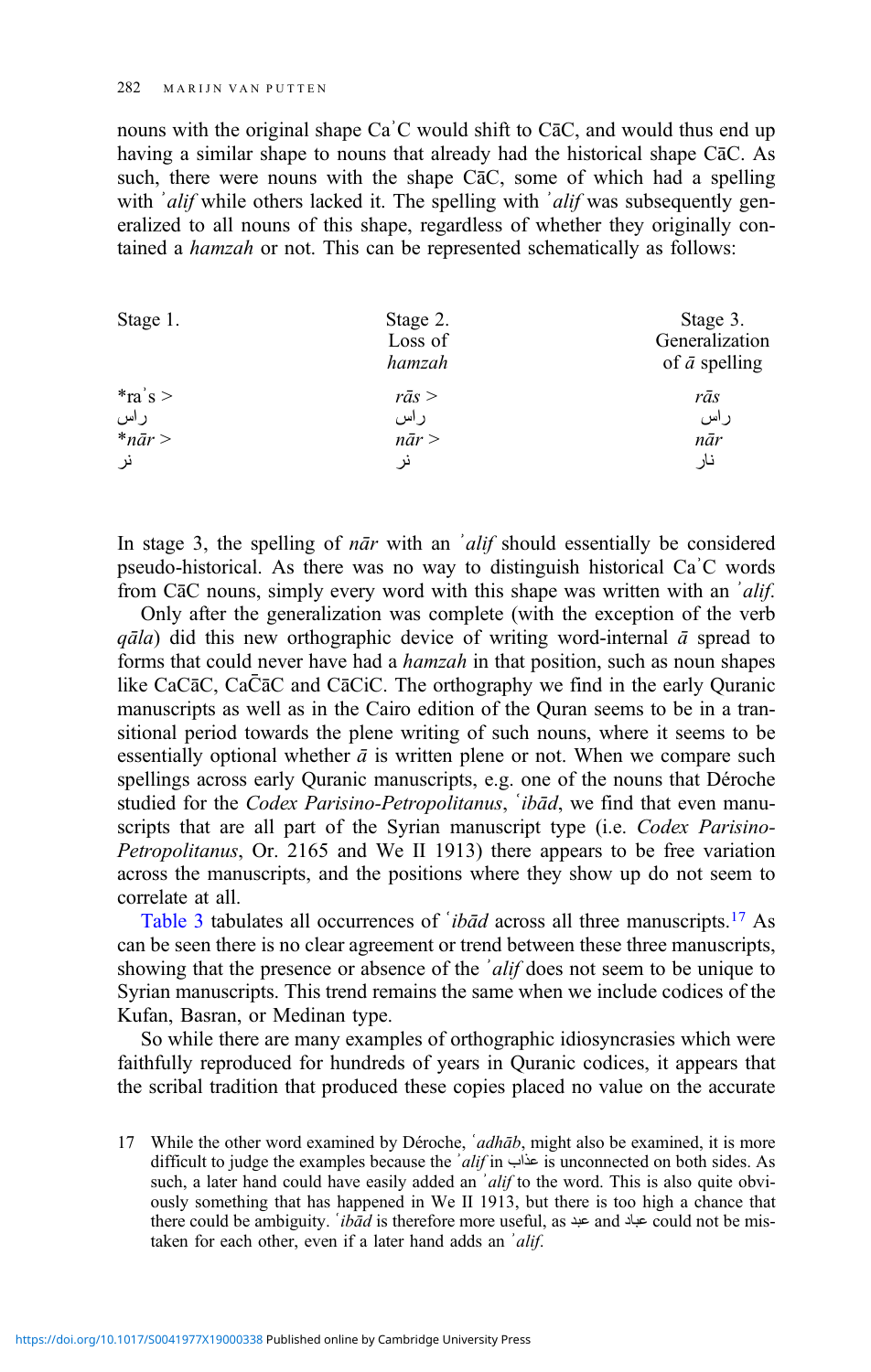|           | CP    | <b>BL</b> | W      |
|-----------|-------|-----------|--------|
| Q 7:128   | عبده  | عبده      | عباده  |
| Q 7:194   | عبد   | عبد       | عباد   |
| Q 10:107  | عبده  | عبده      | عباده  |
| Q 14:11   | عبده  | عبده      | عباده  |
| Q 14:31   | لعبدي | لعبدى     | لعبادي |
| Q 15:40   | عبادك | عبادك     | عبادك  |
| Q 15:42   | عبادى | عبدى      | عبادى  |
| Q 15:49   | عبدى  | عبدى      | عبادى  |
| Q 23:109  | عبدى  | عبدى      | عبادى  |
| Q 24:32   | عبد   | عبد       | عباد   |
| Q 25:17   | عبدى  | عبدى      | عبادى  |
| Q 25:58   | عبده  | عباده     | عباده  |
| Q 25:63   | عبد   | عبد       | عباد   |
| Q 26:52   | يعبدي | يعبدي     | يعبادى |
| Q 27:15   | عبده  | عبده      | عباده  |
| Q 27:19   | عبدك  | عبدك      | عبادك  |
| Q 27:59   | عبده  | عبده      | عباده  |
| Q 35:28   | عباده | عباده     | عباده  |
| Q 35:31   | بعبده | بعناده    | بعباده |
| Q 35:32   | عبدنا | عبدنا     | عبادنا |
| Q 38:83   | عىادك | عدك       | عبدك   |
| Q 39:7    | لعبده | لعبده     | لعباده |
| Q 39:10   | بعبد  | بعبد      | بعباد  |
| Q 42:19   | بعبده | بعبده     | بعباده |
| Q 42:23   | عباده | عباده     | عباده  |
| Q 42:25   | عىاده | عباده     | عباده  |
| Q 42:27   | لعبده | لعباده    | لعباده |
| Q 43:15   | عباده | عباده     | عباده  |
| Q 43:1918 | عبد   | عبد       | عبد    |
| Q 43:68   | يعبدى | يعبدي     | يعبدي  |

<span id="page-12-0"></span>Table 3. The spelling of *ibad* 

reproduction of the specific orthographic idiosyncrasy of writing a word  $\bar{a}$  with an *'alif* or not.<sup>19</sup>

Even if we assume that Déroche is correct and that scribes were essentially "upgrading" the orthography of the exemplar from which they were copying, we cannot assume that, whenever early manuscripts are in disagreement with each other, the spelling without the 'alif is the older one. There seems to be a more general "carelessness" when it comes to word-internal *'alifs* also when

18 As Ibn `Āmir (and Ibn Kāthīr and Nāfi') reads this word as 'inda, its being written defectively in these three Syrian muṣḥafs should not surprise us (Ibn Mujāhid n.d., 585).

19 It is interesting to note that the so-called "Second Maṣāḥif project" of al-Ḥajjāj in some accounts seems to point to the addition of 'alifs (Hamdan [2010](#page-16-0): 796 ff.). While these accounts can be problematized, it is nevertheless striking that it is precisely in the case of the ʾalif that no clear adherence to the copying of orthographic idiosyncrasies from a single written archetype can be observed. This might indicate that such a process did in fact take place.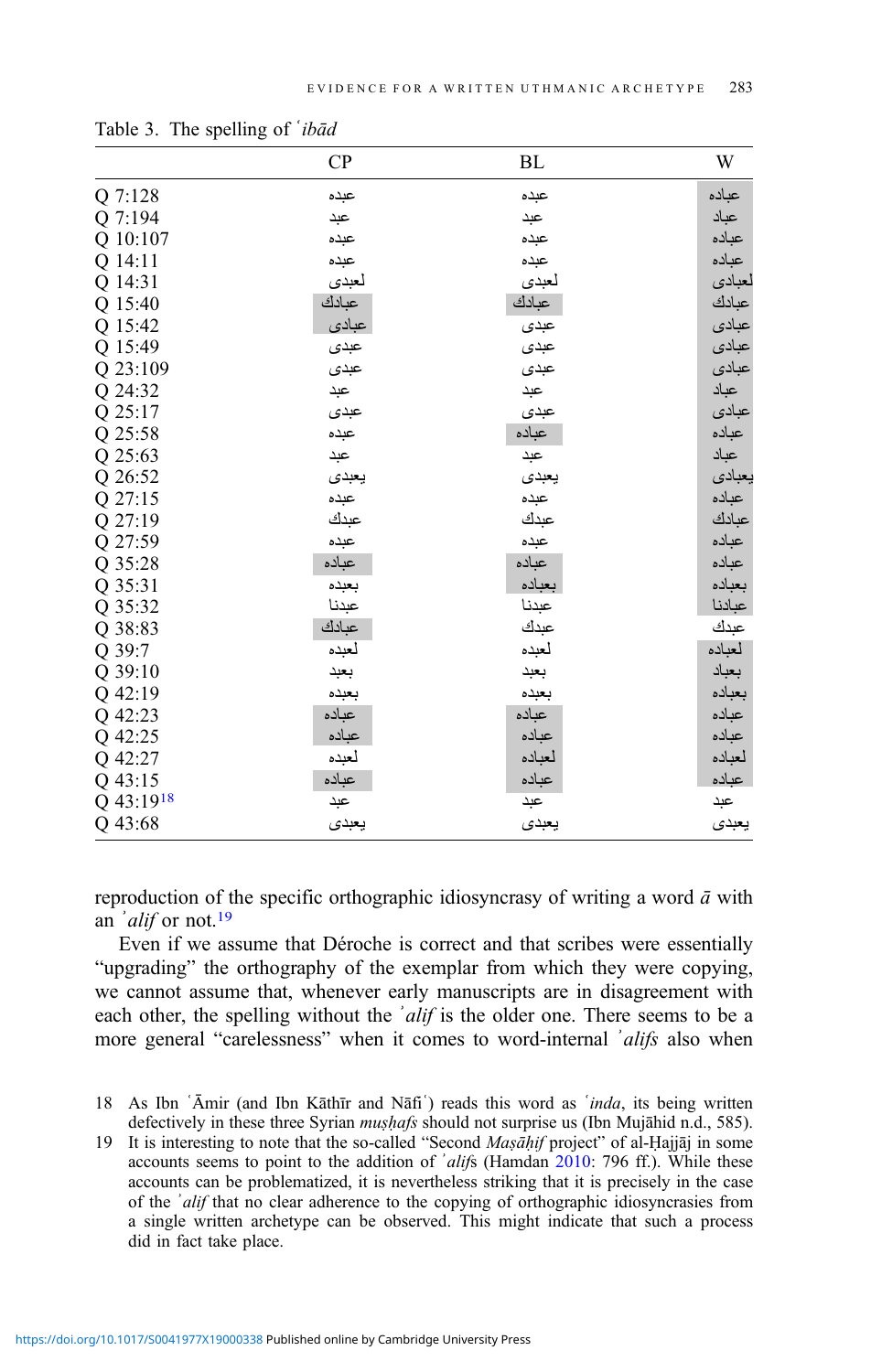they do not denote  $\bar{a}$ . For example, مايه mi'ah "hundred" and شاى shay' "thing" are quite often spelled ميه and شى respectively. Here too one cannot speak of any faithful reproduction of the orthographic idiosyncrasies across multiple early Quranic manuscripts. [Table 4](#page-14-0) examines the spelling of مايه" hundred" (and مايتين" two hundred") across the early Quranic manuscripts examined above. Here it is clear that no consistent pattern emerges between the orthography of different Quran manuscripts.

In other words, word-internal *'alifs* that do not obviously denote  $\bar{a}$  are not controlled for in the scribal tradition that produced these early Quranic manuscripts. However, scholars are in general agreement that the spelling with the  $\hat{i}$ alif in mi $\hat{i}$ ah and shay $\hat{i}$  is the more archaic spelling, while the one without is innovative (e.g. Diem [1980](#page-16-0): 103 f.). So the addition and the removal of word-internal *'alifs* appears to have been dependent on the scribe's own discretion. It does not therefore seem productive, when discussing Quranic orthography, to think in absolute terms of archaic and innovative spellings of the *diff*; clearly, at the time of the earliest Quranic manuscripts available to us both the archaic and innovative spellings were co-existent. There is no reason to assume that this situation was any different at the time of the writing of the Uthmanic archetype several decades earlier. Nor is there a reason to believe that when one spelling or the other is attested, the Uthmanic archetype must have had the more archaic form. Until further evidence appears, or a better understanding of the vacillation of the word-internal *'alif* is reached, it is certainly premature to speak of an upgrading of the orthography from a scriptio defectiva towards a scriptio plena.

While this issue of plene and defective writing presents a problem for the reconstruction of the rasm of the Uthmanic archetype it should be stressed that this issue affects only a minority of words that contain a word-internal  $\bar{a}$ . A majority of words with word-internal  $\bar{a}$  have a predictable spelling across all early Quranic manuscripts as well as in the Cairo edition. Some of these orthographic principles were set out by Diem [\(1979](#page-16-0): 255 f.), and I summarize them here. In some places I have provided additions to Diem's generalizations. As Diem based his generalizations exclusively on the Cairo edition, manuscript evidence occasionally disagrees with these generalizations.

- 1. CāC and Cā $\overline{C}$  are invariably written plene (with the exception of  $q\bar{a}la$ ).
- 2. Active participles in the sound plural masculine, feminine or dual are always spelled defective: فعلن/فعلان fāʿilūna, فعلين fāʿilīna, فعلين fāʿilātu/in, فعلن/فعلان fāʿilāni, فعلين fāʿilayni. 20
- 3. The feminine plural ending  $-\bar{a}t$  is spelled defectively, but if this means the word consists of only three letters, it is spelled plene, e.g. مسلمت muslimāt but سيات jannāt, $2^1$ جنات banāt, بنات sayyi'āt.
- 4. The nominal ending -ān is spelled defectively, e.g. رحمن raḥmān.
- 20 This includes medial weak active participles, a type of active participle which the Cairo edition invariably writes *plene* both in the singular and plural. This regularity is absent in early Quranic manuscripts, and must be seen as an orthographic innovation in the Cairo edition.
- 21 This is normally spelled defectively in the Cairo edition (with the exception of Q 42:22), but this seems to be an idiosyncrasy of the Cairo edition.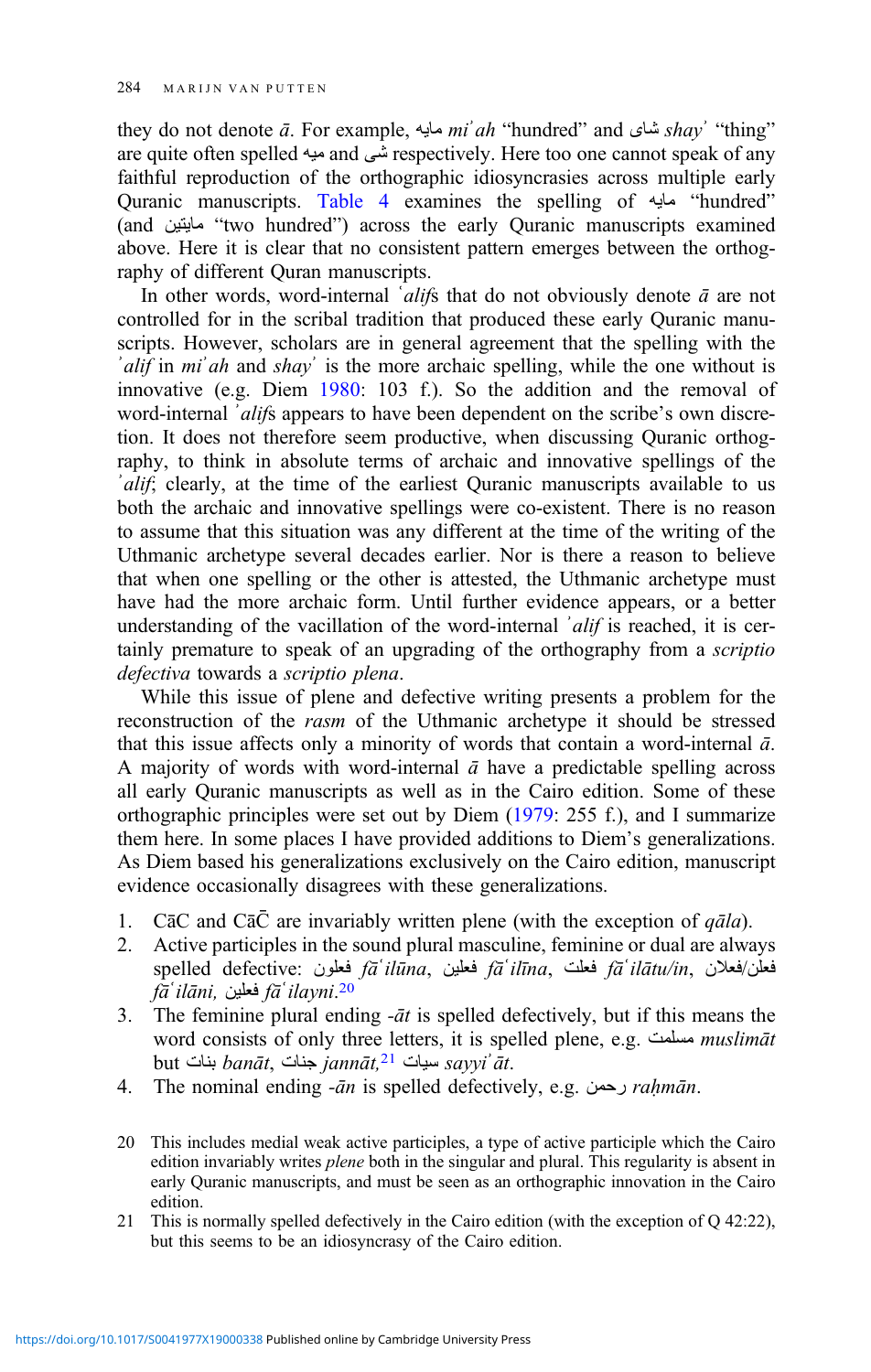<span id="page-14-0"></span>

|                   | $\mathbf C$  | ${\rm BL}$   | CP     | A3     | CA1   | T   | ${\rm SU}$ | SM             | ${\bf S}$ | W              | $\rm K$ | Zid |
|-------------------|--------------|--------------|--------|--------|-------|-----|------------|----------------|-----------|----------------|---------|-----|
| Q 2:259           | ــایــ       |              |        |        |       |     |            |                | ⊣یــ      | ـایــ          | ـايــ   |     |
| Q 2:259           | بايد         |              |        |        |       |     |            |                | ـايــ     | بايد           |         |     |
| Q 2:261           | بايد         |              |        |        |       |     |            |                | ـايــ     | ـايــ          | بايد    |     |
| Q 8:65            | ـاپ          |              |        | ⊣پ     |       |     |            | $\div$         |           | بايد           | $\div$  | ایہ |
| Q 8:65            | ـايــ        | بايد         | $\div$ | ⊣يــ   |       |     |            | ÷              |           | ⊣پـ            |         |     |
| Q8:66             | ـايــ        | ⊣پـ          | $\div$ | ⊣پـ    | ⊣یــ  |     |            | $\div$         |           | ـايــ          | بايد    |     |
| Q $8:66$          | ـايــ        | ـايــ        | ـايــ  | ــايــ | ـايــ |     | ـايــ      | ÷              |           | بايد           | $\div$  |     |
| Q 18:25<br>Q 24:2 | بايد         | ⊣پـ          |        |        |       |     |            | $\div$         |           | ⊣يــ           | ــانـــ |     |
| Q 37:147          | ـايــ<br>ـاپ | ⊣پـ<br>ـايــ | $\div$ |        |       | ⊣پـ | ⊾]پ        | حايد<br>$\div$ | ـايــ     | بايد<br>$\div$ | بايد    |     |
|                   |              |              |        |        |       |     |            |                |           |                |         |     |

285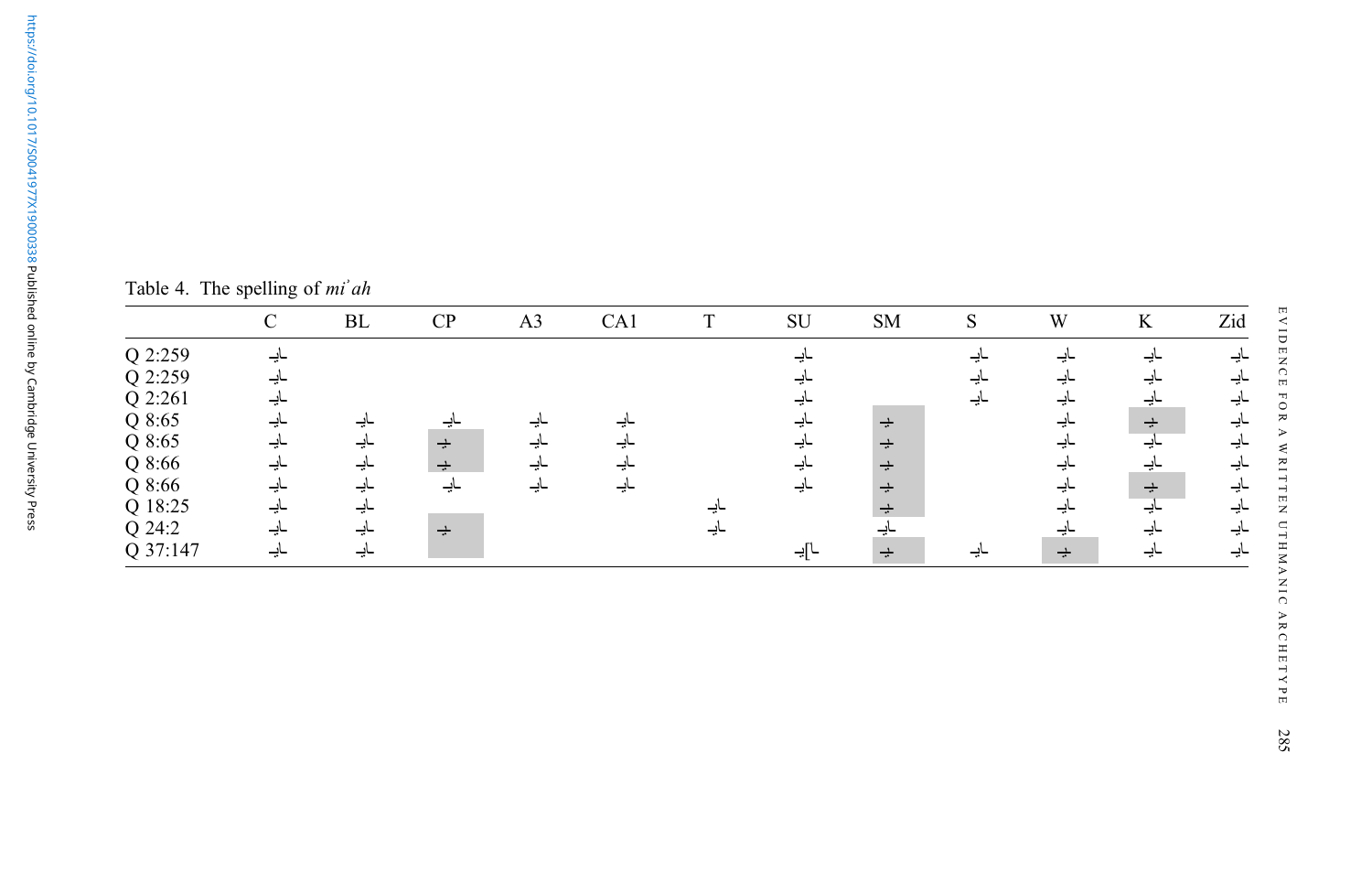|         |  | C BL $L^{22}$ SU | SM W K          |  | Zid |
|---------|--|------------------|-----------------|--|-----|
| Q 12:43 |  |                  | L L L L L L L   |  |     |
| Q 12:46 |  |                  | L L L L L L L L |  |     |

Table 5. The spelling of yābisāt

5. The proclitic vocative particle  $y\bar{a}$ - is always defective.

6. The proclitic demonstrative  $h\bar{a}$ - is always defective.

- 7. The 1pl. pf. ending  $-n\bar{a}$  word-internally is always defective.
- 8. Words that are spelled defectively in Classical Arabic are also spelled defectively in the Quran, e.g. لكن lākin(na), أوليك ʾulāʾika, أوليك defectively in the Quran, e.g.
- 9. Many words are simply always spelled defectively, e.g. سلم salām; صرط ṣirāṭ; المليكه al-malāʾikah; ثلث thalāth; Many names are always spelled defectively: اسريل ʾ $i$ sr $\vec{a}$ 'il; اسمعيل ʾ $\it i$ sḥā $q$ . $^2$ 3

Whenever exceptions to the rules formulated above appear, these seem to form consistent orthographic idiosyncrasies which can therefore be reconstructed for the Uthmanic archetype despite involving a word-internal *'alif*. One such an example is يابست yābisātin in Q 12:43 and Q 12:46. If we examine the spelling of this word in old Quranic manuscripts, we find the exact same pattern. The general orthographic rule clearly predicts a defective spelling, but it is not found for this one word in any early Quranic manuscript, as can be seen in Table 5. Therefore, one should conclude that the Uthmanic archetype certainly had يابست, as there is no way of accounting for such an idiosyncratic spelling otherwise.

As such, we should also conclude that for this word, a plene spelling was present in the Uthmanic archetype, and that we cannot simply assume that the Uthmanic archetype was spelled completely defectively.

This clearly shows why spellings should not be subjected to an *ad hoc* per manuscript study, but rather should be placed within a systematic comparative study. Only once we have established the general orthographic principles we can start making reasonable inferences about which *'alif* may be a later addition and which may not, and why.

#### Conclusion

This paper has shown that idiosyncratic spellings of certain words are not due to the whims of the scribe, but are reproduced with the same spelling in all early Quranic manuscripts. The only way that such a consistent reproduction can be explained is by assuming that all the documents that belong to the Uthmanic text type go back to a single written archetype whose spelling was strictly copied from one copy to the next, showing that these copies were based on a written exemplar.

- 22 Leiden, Universiteitsbibliotheek, Or. 6814, 14C: 680–798, σ2 (95.4%) (Coranica); Kufic.
- 23 This final category of defective spellings hardly forms a systematic category of course. The generalization nevertheless remains robust. A systematic study and, hopefully, further specification of conditioning, may help us better formulate reasonable reconstructible principles for the Uthmanic archetype.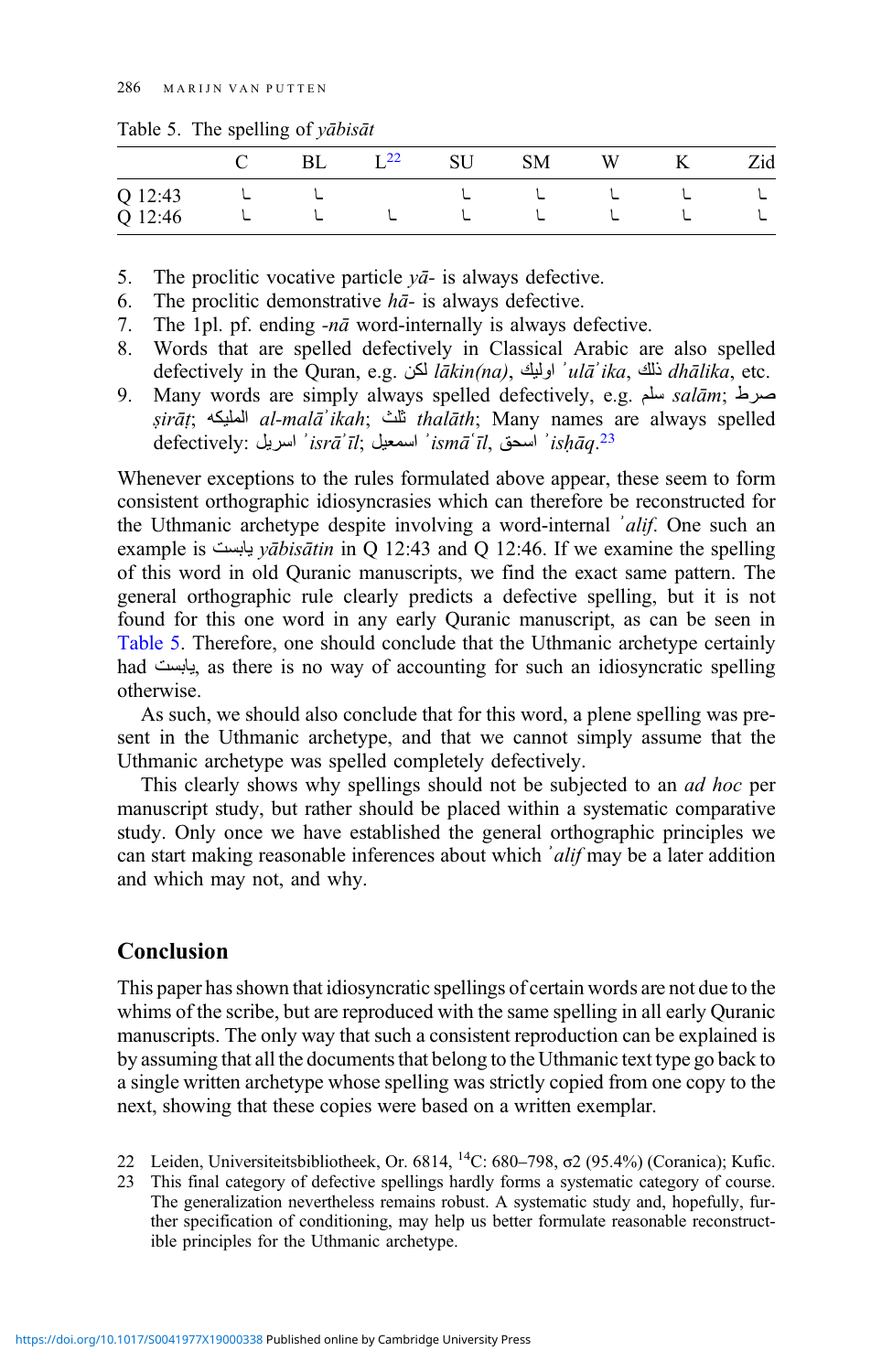<span id="page-16-0"></span>The manuscripts examined in this study are sufficiently early that a codification of the Uthmanic text type is perfectly consistent with an attribution to its traditional source: ʿUthmān b. ʿAffān.

Moreover, this article has discussed the perplexing case of the alternation between scriptio plena and scriptio defectiva. There seems to be no clearly accurate transmission when it comes to the writing of the medial  $\partial$  alif for  $\bar{a}$ . Nevertheless, the patterns and generalizable rules make it clear that the Uthmanic archetype was not written completely scriptio defectiva. Certain words would have surely been written plene while others would have been written defectively, even in the Uthmanic archetype. Close examination of the patterns across different Quranic manuscripts may give us a better sense of the patterns and development of the plene spelling of  $\bar{a}$  in early Quranic manuscripts.

### Bibliography

- Burton, John. 1977. The Collection of the Qur'ān. Cambridge: Cambridge University Press.
- Cellard, Éléonore. 2017. Codex Amrensis 1. Leiden and Boston: Brill.
- Cook, Michael. 2004. "The stemma of the regional codices of the Koran", in G.K. Lividas (ed.), Graeco-Arabica 9–10: Festschrift in Honour of V. Christides. Athens: Institute for Graeco-Oriental and African Studies, 89–104.
- Corpus Coranicum = Manuscripta Coranica. Berlin: Berlin-Brandenburg Academy of Sciences and Humanities. Database accessible online at [www.corpuscoranicum.de](http://www.corpuscoranicum.de).
- Déroche, François. 1983. Les manuscrits du coran: Aux origines de la calligraphie coranique. Paris: Bibliothèque nationale.
- Déroche, François. 1992. The Abbasid Tradition: Qur'ans of the 8th to the 10th centuries AD. Oxford: Oxford University Press.
- Déroche, François. 2009. La transmission écrite du Coran dans les débuts de l'islam: Le codex Parisino-petropolitanus. Leiden and Boston: Brill.
- Déroche, François. 2014. *Our* ans of the Umayyads: A First Overview. Leiden and Boston: Brill.
- Diem, Werner. 1976. "Some glimpses at the rise and early development of the Arabic orthography", Orientalia 45, 251–61.
- Diem, Werner. 1979. "Untersuchungen zur frühen Geschichte der arabischen Orthographie. I: Die Schreibung der Vokale", Orientalia 48, 207–57.
- Diem, Werner. 1980. "Untersuchungen zur frühen Geschichte der arabische Orthographie II: Die Schreibung der Konsonanten", Orientalia 49, 67–106.
- Donner, Fred M. 2008. "The Qurʾān in recent scholarship: challenges and desiderata", in G.S. Reynolds (ed.), The Qurʾān in Its Historical Context. London and New York: Routledge.
- Dutton, Yasin. 2001. "An early Muṣḥaf according to the reading of Ibn ʿĀmir", Journal of Quranic Studies 3/1, 71–89.
- Dutton, Yasin. 2004. "Some notes on the British Library's 'oldest Qurʾan manuscript' (Or. 2165)", Journal of Quranic Studies 6/1, 43–71.
- Hamdan, Omar. 2010. "The second *Maṣāḥif* project: a step towards the canonization of the Qurʾanic text", in A. Neuwirth, N. Sinai and M. Marx (eds), The Qurʾān in Context: Historical and Literary Investigations into the Qurʾānic Milieu. Leiden and Boston: Brill, 795–835.